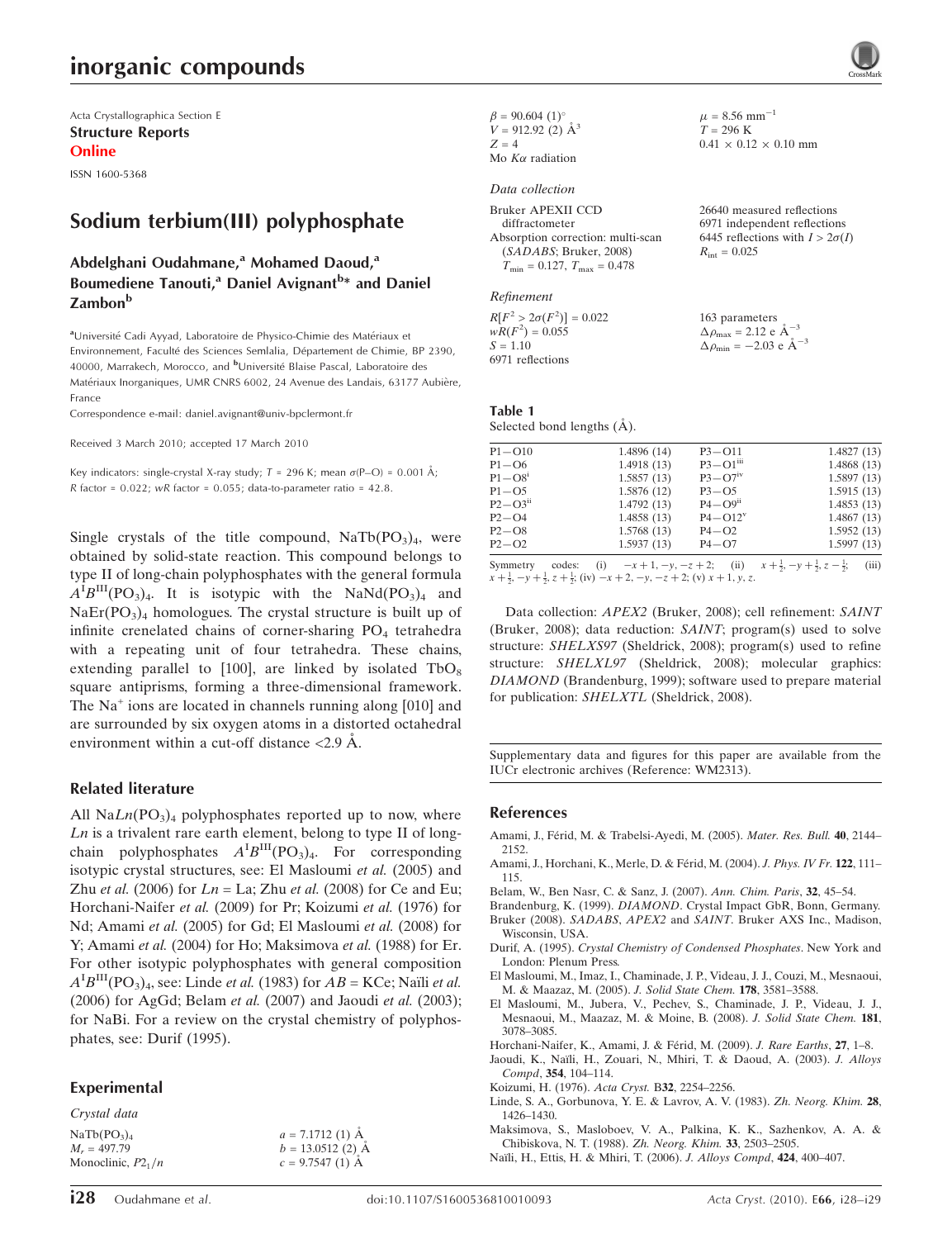[Sheldrick, G. M. \(2008\).](https://scripts.iucr.org/cgi-bin/cr.cgi?rm=pdfbb&cnor=wm2313&bbid=BB15) Acta Cryst. A64, 112–122. [Zhu, J., Cheng, W. D., Wu, D. S., Zhang, H., Gong, Y. J. & Tong, H. N. \(2006\).](https://scripts.iucr.org/cgi-bin/cr.cgi?rm=pdfbb&cnor=wm2313&bbid=BB16) J. [Solid State Chem.](https://scripts.iucr.org/cgi-bin/cr.cgi?rm=pdfbb&cnor=wm2313&bbid=BB16) **179**, 597-604.

[Zhu, J., Cheng, W. D., Wu, D. S., Zhang, H., Gong, Y. J., Tong, H. N. & Zhao, D.](https://scripts.iucr.org/cgi-bin/cr.cgi?rm=pdfbb&cnor=wm2313&bbid=BB17) (2008). [J. Alloys Compd](https://scripts.iucr.org/cgi-bin/cr.cgi?rm=pdfbb&cnor=wm2313&bbid=BB17), 454, 419–426.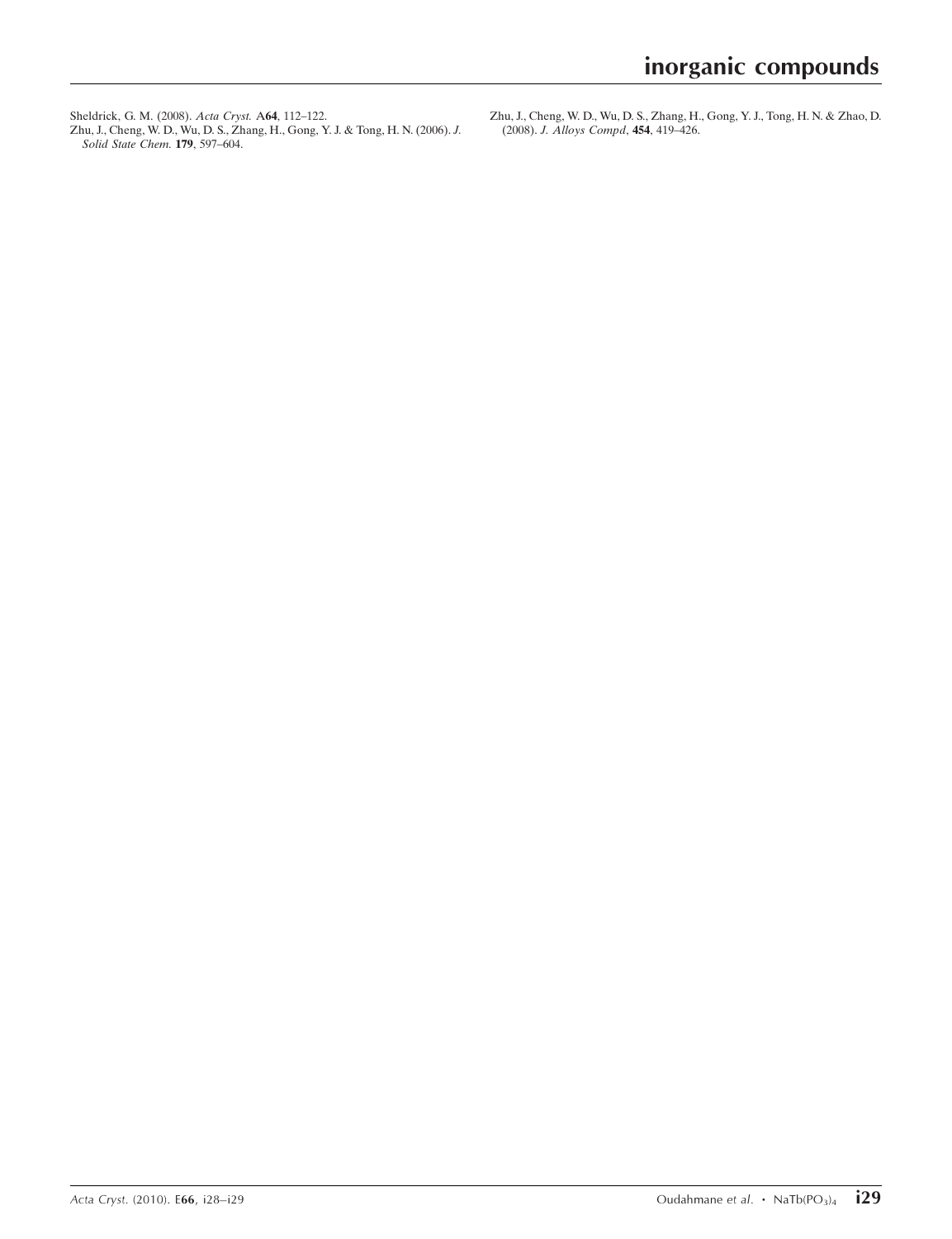# **supporting information**

*Acta Cryst.* (2010). E**66**, i28–i29 [doi:10.1107/S1600536810010093]

### **Sodium terbium(III) polyphosphate**

### **Abdelghani Oudahmane, Mohamed Daoud, Boumediene Tanouti, Daniel Avignant and Daniel Zambon**

### **S1. Comment**

It is now well established that long-chain polyphosphates with general formula  $A^I B^{III}(PO_3)_4$  can be divided in seven structural types (Jaoudi *et al.*, 2003). All long-chain polyphosphates of formula  $N_{a}L_{n}P_{a}O_{12}$  ( $Ln =$  rare earth element) reported up to now ( El Masloumi *et al.* 2005; Zhu *et al.* 2006; Zhu *et al.* 2008; Horchani-Naifer *et al.* 2009; Koizumi *et al.* 1976; Amami *et al.* 2005; El Masloumi *et al.* 2008; Amami *et al.* 2004; Maksimova *et al.* 1988) belong to the structural type II which has been first described on basis of the KCe(PO<sub>3</sub>)<sub>4</sub> structure (Linde *et al.*, 1983). A few other *A*I *B*III cationic combinations such as AgGd (Naïli *et al.* 2006) and NaBi (Jaoudi *et al.* 2003; Belam *et al.* 2007) also lead to polyphosphates which belong to the structural type II. The structure of the title compound also fits in this isotypic series. The underlying structure has many times been described as built up of  $(PO_3)_{\infty}$  chains running along the [100] direction and further linked by isolated  $LnO_8$  polyhedra. The resulting three dimensional framework delimits tunnels where the Na<sup>+</sup> ions are located. Instead of using this description, we will focus on the connectivity between the  $(PO_3)_{\infty}$  chains and the TbO<sub>8</sub> square antiprisms for our account. Each TbO<sub>8</sub> square antiprism is linked to four  $(PO_3)_{\infty}$  chains by corner-sharing involving the non-bridging oxygen atoms of the PO<sub>4</sub> groups that exhibit the shorter P—O distances within the chain. Their P—O distances range from 1.4792 (13) Å to 1.4918 (13) Å. The chains are crenelated with a repeating unit of four corner-sharing tetrahedra, as displayed in Fig. 1. The repeating unit is built up of PO<sub>4</sub> tetrahedra corresponding to the four crystallographically independent phosphorus atoms labelled from P1 to P4. If the origin of the chain is taken at the O2 position for instance, then the P2 and P4 tetrahedra are the end-groupings of the repeating unit while P1 and P3 tetrahedra are involved in the internal diphosphate group. Each  $(PO_3)_{\infty}$  chain is linked to four rows of isolated TbO<sub>8</sub> square antiprisms parallel to the direction of the chain (Fig. 2). With the aforementioned origin convention both terminal  $P(2)O<sub>4</sub>$ and  $P(4)O<sub>4</sub>$  tetrahedra are connected in a bidentate fashion on one side of the square face of the archimedean antiprisms of the first row while the internal  $P(1)O_4$ — $P(3)O_4$  diphosphate group is also connected in a bidentate fashion on one side of the square face of the antiprisms of the second row (Fig. 3a and 3 b). Therefore the two rows of TbO<sub>8</sub> polyhedra are translated with a half-period of the  $(PO<sub>3</sub>)<sub>∞</sub>$  chain relative to one another (Fig. 3c). Thus the tetrahedra involved in the internal  $P_2O_7$  groups share their non-bridging oxygen atoms with two TbO<sub>8</sub> polyhedra belonging to each of the first and second rows, respectively. Then the  $(PO_3)_{\infty}$  chain is connected to the third and fourth rows in a similar way but the role played by the couples  $P(1)O_4-P(3)O_4$  and  $P(2)O_4-P(4)O_4$  are inverted, this last becoming the internal diphosphate group.

For a general review on the crystal chemistry of polyphosphates, see: Durif (1995).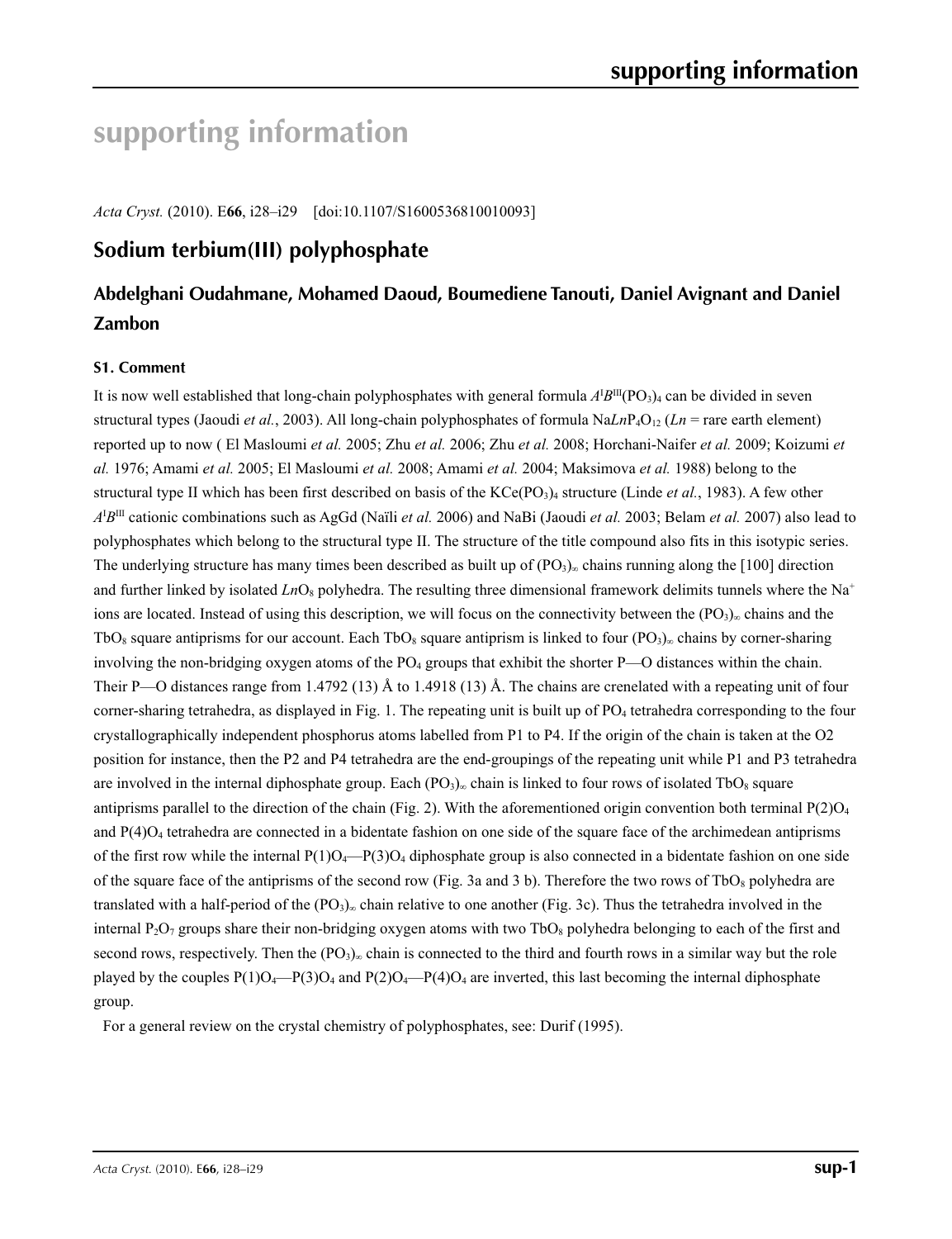### **S2. Experimental**

Crystals of the title compound were synthesized by reacting  $Tb_4O_7$  with  $(NH_4)H_2PO_4$  and  $Na_2CO_3$  in a platinum crucible. A mixture of these reagents in the molar ratio 5 : 85 : 10 was used for the synthesis. The mixture has first been heated at 473 K for 12 h, then at 573 K for 12 h and finally at 773 K for 24 h. The muffle furnace was then cooled down first to 723 K at the rate of 2 K h<sup>-1</sup> and then to room temperature at the rate of 15 K h<sup>-1</sup>. Single crystals were extracted from the batch by washing with hot water.

### **S3. Refinement**

The highest residual peak in the final difference Fourier map was located 0.61 Å from atom Tb and the deepest hole was located 0.45 Å from atom Tb.



### **Figure 1**

ORTEP view of the repeating unit of the (PO<sub>3</sub>)∞ chains. Displacement ellipsoids are drawn at the 50% probability level. Symmetry codes: (i) -x+1, -y, -z+2; (ii) x+1/2, -y+1/2, z-1/2; (iii) x+1/2, -y+1/2, z+1/2; (iv) -x+2, -y, -z+2; (v) x+1, y, z.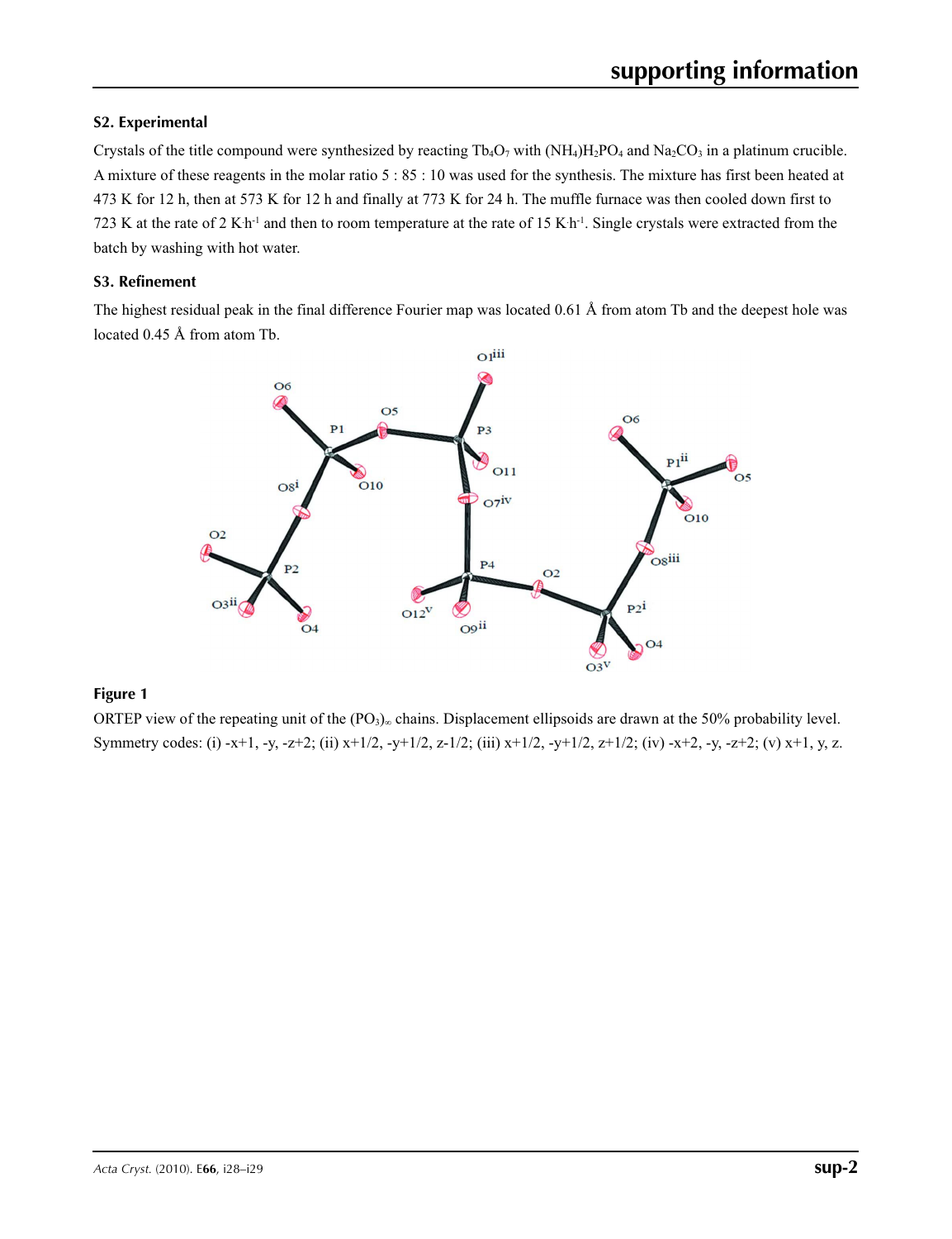

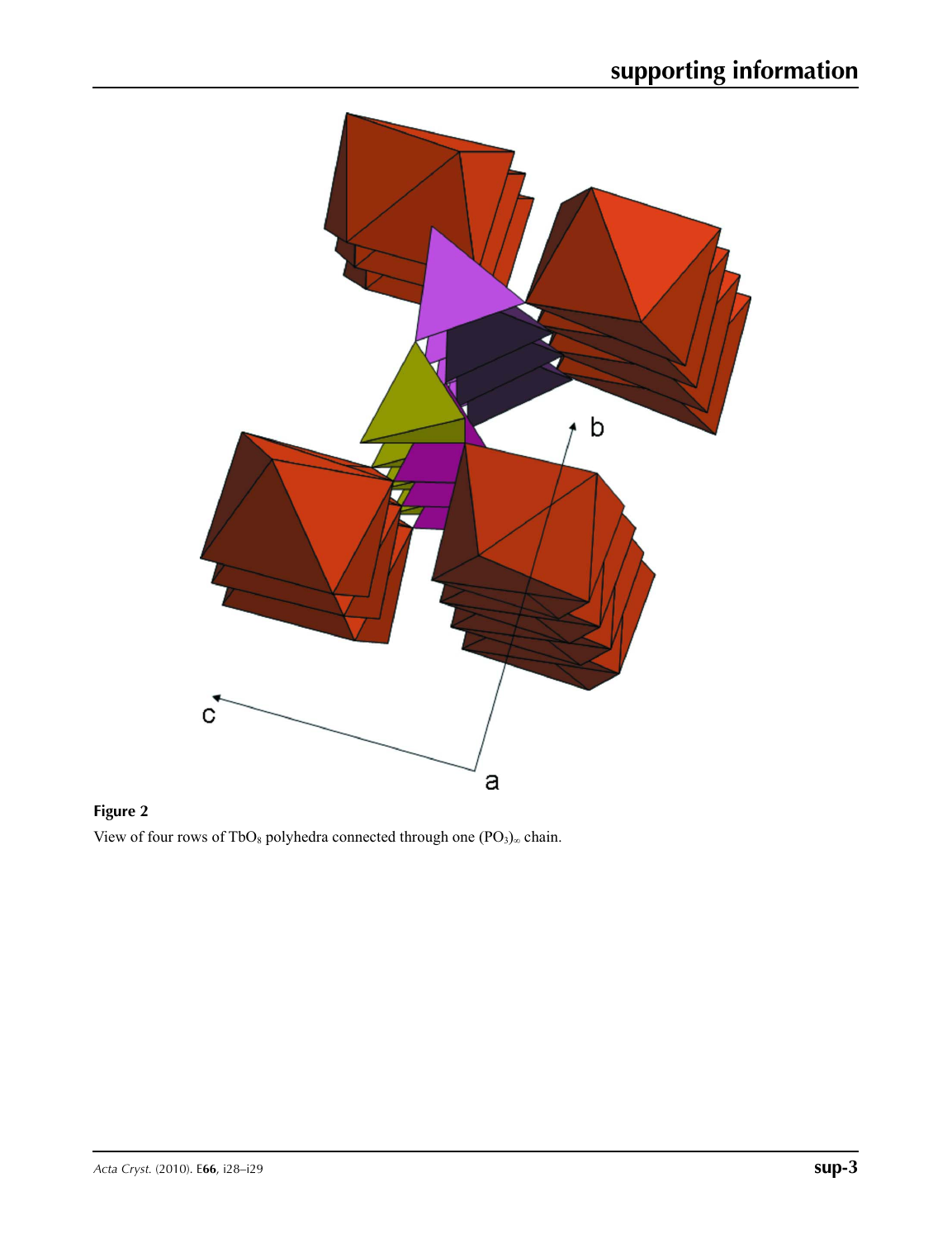

### **Figure 3**

Details of the connections between the  $(PO_3)_{\infty}$  chains and the TbO<sub>8</sub> polyhedra: a) view showing the two kind of bidentate attachments. b) view showing the bidentate attachments and the  $PO_4$  groups shared between two  $TbO_8$  square antiprisms belonging to two adjacent rows. c) view showing the shift (p/2) of one chain relative to the other.

### **Sodium terbium polytetraphosphate**

| $F(000) = 928$<br>$D_x = 3.622$ Mg m <sup>-3</sup><br>Mo Ka radiation, $\lambda = 0.71073$ Å<br>Cell parameters from 27177 reflections<br>$\theta = 3.5 - 43.9^{\circ}$<br>$\mu$ = 8.56 mm <sup>-1</sup><br>$T = 296 \text{ K}$<br>Needle, colourless<br>$0.41 \times 0.12 \times 0.10$ mm |
|--------------------------------------------------------------------------------------------------------------------------------------------------------------------------------------------------------------------------------------------------------------------------------------------|
|                                                                                                                                                                                                                                                                                            |
| $\omega$ and $\varphi$ scans<br>Absorption correction: multi-scan<br>(SADABS; Bruker, 2008)<br>$T_{\min} = 0.127$ , $T_{\max} = 0.478$<br>26640 measured reflections                                                                                                                       |
|                                                                                                                                                                                                                                                                                            |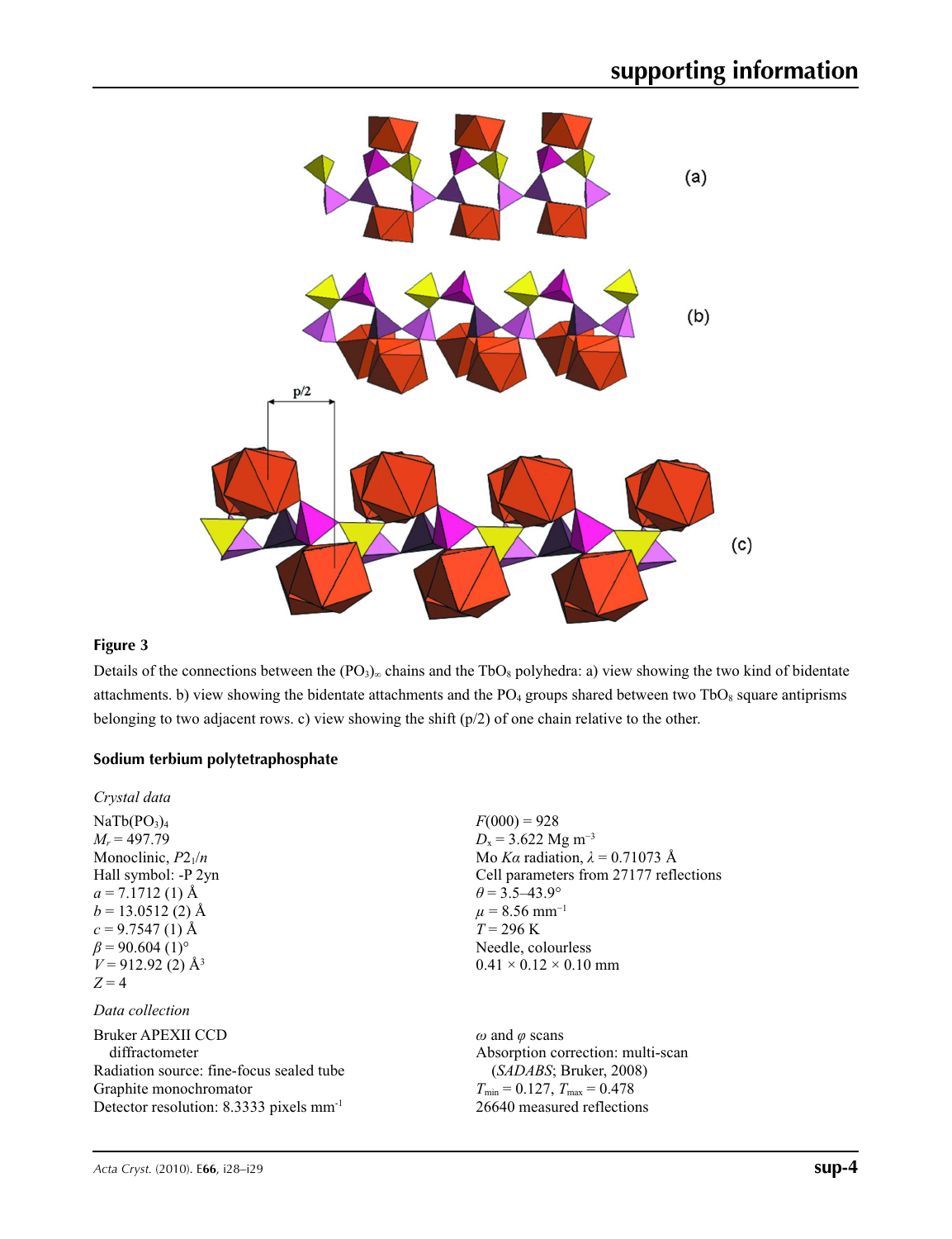| $h = -13 \rightarrow 8$                                  |
|----------------------------------------------------------|
| $k = -25 \rightarrow 17$                                 |
| $l = -19 \rightarrow 18$                                 |
|                                                          |
|                                                          |
| Primary atom site location: structure-invariant          |
| direct methods                                           |
| Secondary atom site location: difference Fourier         |
| map                                                      |
| $w = 1/[\sigma^2(F_0^2) + (0.0212P)^2 + 1.888P]$         |
| where $P = (F_0^2 + 2F_c^2)/3$                           |
| $(\Delta/\sigma)_{\text{max}} = 0.003$                   |
| $\Delta\rho_{\rm max} = 2.12 \text{ e } \text{\AA}^{-3}$ |
| $\Delta\rho_{\rm min} = -2.03$ e Å <sup>-3</sup>         |
|                                                          |

*Special details*

**Geometry**. All esds (except the esd in the dihedral angle between two l.s. planes) are estimated using the full covariance matrix. The cell esds are taken into account individually in the estimation of esds in distances, angles and torsion angles; correlations between esds in cell parameters are only used when they are defined by crystal symmetry. An approximate (isotropic) treatment of cell esds is used for estimating esds involving l.s. planes.

**Refinement**. Refinement of  $F^2$  against ALL reflections. The weighted R-factor wR and goodness of fit *S* are based on  $F^2$ , conventional *R*-factors *R* are based on *F*, with *F* set to zero for negative  $F^2$ . The threshold expression of  $F^2 > \sigma(F^2)$  is used only for calculating *R*-factors(gt) etc. and is not relevant to the choice of reflections for refinement. *R*-factors based on  $F<sup>2</sup>$ are statistically about twice as large as those based on *F*, and *R*- factors based on ALL data will be even larger.

*Fractional atomic coordinates and isotropic or equivalent isotropic displacement parameters (Å2 )*

|                 | $\mathcal{X}$  | $\mathcal{Y}$ | z           | $U_{\rm iso}$ */ $U_{\rm eq}$ |  |
|-----------------|----------------|---------------|-------------|-------------------------------|--|
| Na              | $-0.00068(15)$ | 0.22179(9)    | 1.06373(11) | 0.02105(19)                   |  |
| Tb              | 0.512736(10)   | 0.219027(5)   | 0.976594(7) | 0.00611(2)                    |  |
| P <sub>1</sub>  | 0.24948(6)     | 0.10137(3)    | 1.24460(4)  | 0.00585(6)                    |  |
| P <sub>2</sub>  | 0.87630(6)     | 0.11488(3)    | 0.76336(4)  | 0.00525(5)                    |  |
| P <sub>3</sub>  | 0.64720(6)     | 0.12784(3)    | 1.30443(4)  | 0.00514(5)                    |  |
| P <sub>4</sub>  | 1.26813(6)     | 0.09081(3)    | 0.69983(4)  | 0.00584(6)                    |  |
| O <sub>1</sub>  | 0.22211(18)    | 0.28938(9)    | 0.89407(14) | 0.01015(19)                   |  |
| O <sub>2</sub>  | 1.08668(17)    | 0.08115(10)   | 0.79214(13) | 0.00956(18)                   |  |
| O <sub>3</sub>  | 0.36683(19)    | 0.31058(10)   | 1.14928(13) | 0.01003(18)                   |  |
| O4              | 0.79883(18)    | 0.14688(10)   | 0.89738(13) | 0.00974(18)                   |  |
| O <sub>5</sub>  | 0.42970(17)    | 0.12511(10)   | 1.33504(13) | 0.00876(17)                   |  |
| O <sub>6</sub>  | 0.09345(18)    | 0.16584(10)   | 1.29625(14) | 0.01081(19)                   |  |
| O7              | 1.28234(19)    | $-0.02144(9)$ | 0.63492(13) | 0.01000(19)                   |  |
| O <sub>8</sub>  | 0.7833(2)      | 0.01335(10)   | 0.70784(14) | 0.01089(19)                   |  |
| O <sub>9</sub>  | 0.73740(19)    | 0.33790(10)   | 1.08306(14) | 0.01139(19)                   |  |
| O <sub>10</sub> | 0.28652(19)    | 0.10837(10)   | 1.09492(13) | 0.01001(18)                   |  |
| O11             | 0.67772(19)    | 0.13293(10)   | 1.15449(13) | 0.01040(19)                   |  |
| O <sub>12</sub> | 0.42899(18)    | 0.11069(11)   | 0.79349(15) | 0.0125(2)                     |  |

*Atomic displacement parameters (Å2 )*

|    | 17 1 1    | T 122     | T 133     | T/12      | T 713        | T 123     |
|----|-----------|-----------|-----------|-----------|--------------|-----------|
| Na | 0.0165(4) | 0.0309(5) | 0.0157(4) | 0.0077(3) | $-0.0022(3)$ | 0.0012(3) |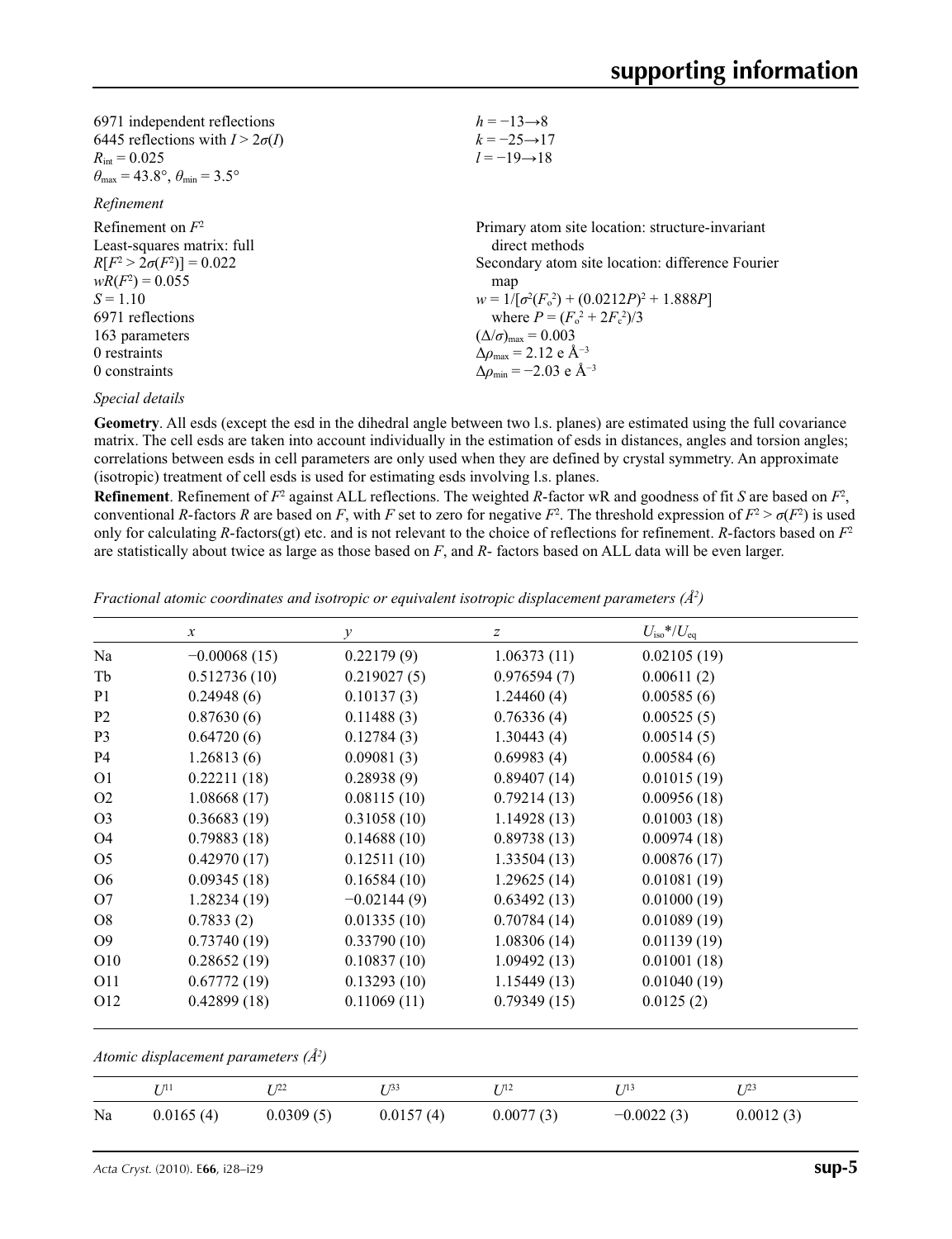| Tb              | 0.00563(3)  | 0.00740(3)  | 0.00529(3)  | 0.00035(2)     | 0.00018(2)     | $-0.00028(2)$  |
|-----------------|-------------|-------------|-------------|----------------|----------------|----------------|
| P <sub>1</sub>  | 0.00480(13) | 0.00573(13) | 0.00703(14) | $-0.00036(10)$ | 0.00008(10)    | $-0.00060(11)$ |
| P <sub>2</sub>  | 0.00561(13) | 0.00468(12) | 0.00548(13) | 0.00011(10)    | 0.00126(10)    | 0.00071(10)    |
| P <sub>3</sub>  | 0.00532(13) | 0.00475(12) | 0.00534(13) | $-0.00013(10)$ | $-0.00051(10)$ | $-0.00029(10)$ |
| P <sub>4</sub>  | 0.00542(13) | 0.00510(13) | 0.00700(14) | 0.00056(10)    | 0.00050(10)    | 0.00007(11)    |
| O <sub>1</sub>  | 0.0087(4)   | 0.0083(4)   | 0.0134(5)   | 0.0018(3)      | $-0.0021(4)$   | 0.0039(4)      |
| O <sub>2</sub>  | 0.0055(4)   | 0.0131(5)   | 0.0101(4)   | 0.0020(3)      | 0.0015(3)      | 0.0033(4)      |
| O <sub>3</sub>  | 0.0113(5)   | 0.0089(4)   | 0.0100(4)   | $-0.0008(4)$   | 0.0020(3)      | $-0.0047(4)$   |
| O <sub>4</sub>  | 0.0090(4)   | 0.0131(5)   | 0.0071(4)   | 0.0025(4)      | 0.0029(3)      | $-0.0016(4)$   |
| O <sub>5</sub>  | 0.0052(4)   | 0.0133(5)   | 0.0077(4)   | $-0.0013(3)$   | $-0.0003(3)$   | $-0.0016(4)$   |
| O <sub>6</sub>  | 0.0076(4)   | 0.0113(5)   | 0.0135(5)   | 0.0027(4)      | 0.0004(3)      | $-0.0030(4)$   |
| O7              | 0.0151(5)   | 0.0058(4)   | 0.0090(4)   | 0.0031(4)      | $-0.0026(4)$   | $-0.0009(3)$   |
| O <sub>8</sub>  | 0.0137(5)   | 0.0067(4)   | 0.0123(5)   | $-0.0031(4)$   | $-0.0005(4)$   | $-0.0007(4)$   |
| O <sub>9</sub>  | 0.0130(5)   | 0.0094(4)   | 0.0118(5)   | $-0.0029(4)$   | 0.0043(4)      | $-0.0046(4)$   |
| O <sub>10</sub> | 0.0121(5)   | 0.0105(4)   | 0.0074(4)   | $-0.0018(4)$   | $-0.0006(3)$   | $-0.0001(3)$   |
| O11             | 0.0106(5)   | 0.0140(5)   | 0.0066(4)   | 0.0017(4)      | 0.0009(3)      | 0.0027(4)      |
| O <sub>12</sub> | 0.0070(4)   | 0.0156(5)   | 0.0149(5)   | $-0.0001(4)$   | $-0.0020(4)$   | $-0.0064(4)$   |
|                 |             |             |             |                |                |                |

*Geometric parameters (Å, º)*

| $Na$ - $O4$ <sup>i</sup>  | 2.3680(17)  | $P2 - O4$                | 1.4858(13)  |
|---------------------------|-------------|--------------------------|-------------|
| $Na$ — $O9i$              | 2.4223(17)  | $P2 - O8$                | 1.5768(13)  |
| $Na - O6$                 | 2.4700(17)  | $P2 - 02$                | 1.5937(13)  |
| $Na - O1$                 | 2.4750(18)  | P2-Navi                  | 3.3550(12)  |
| $Na - O10$                | 2.5520(17)  | P3-011                   | 1.4827(13)  |
| $Na$ - $O11$ <sup>i</sup> | 2.7369(18)  | $P3 - Q1$ vii            | 1.4868(13)  |
| $Na - P1$                 | 2.9554(11)  | $P3$ —O7viii             | 1.5897(13)  |
| $Na - O3$                 | 2.9897(17)  | $P3 - 05$                | 1.5915(13)  |
| Na-P4ii                   | 3.2464(11)  | P3-Navii                 | 3.3808 (12) |
| $Na - P2$                 | 3.3550(12)  | $P4$ — $O9$ iv           | 1.4853(13)  |
| $Na - P3$ <sup>iii</sup>  | 3.3808 (12) | $P4 - O12$ <sup>vi</sup> | 1.4867(13)  |
| $Tb - 03$                 | 2.3232(12)  | $P4 - O2$                | 1.5952(13)  |
| $Tb - 012$                | 2.3511(13)  | $P4 - O7$                | 1.5997(13)  |
| $Tb - 011$                | 2.3729(12)  | P4-Naix                  | 3.2464(12)  |
| $Tb$ — $O6$ iv            | 2.3894(13)  | $O1-P3$ iii              | 1.4868(12)  |
| $Tb - O4$                 | 2.3930(12)  | $O3-P2^x$                | 1.4792(13)  |
| $Tb - O1$                 | 2.4082(12)  | $O4 - Navi$              | 2.3680(17)  |
| $Tb$ - $O9$               | 2.4589(13)  | $O6 - Tbx$               | 2.3894(13)  |
| $Tb - 010$                | 2.4676(13)  | $O7 - P3$ viii           | 1.5897(13)  |
| $P1 - O10$                | 1.4896(14)  | $O8-P1v$                 | 1.5857(13)  |
| $P1 - O6$                 | 1.4918(13)  | $O9 - P4^x$              | 1.4853(13)  |
| $P1 - O8$ <sup>v</sup>    | 1.5857(13)  | O9-Navi                  | 2.4223(17)  |
| $P1 - 05$                 | 1.5876(12)  | $O11 - Navi$             | 2.7369(18)  |
| $P2$ — $O3iv$             | 1.4792(13)  | $O12 - P4$ <sup>i</sup>  | 1.4867(13)  |
| $O4^i$ —Na— $O9^i$        | 81.14(5)    | $O1 - Tb - O10$          | 78.97(4)    |
| $O4 - Na - O6$            | 131.70(7)   | $O9 - Tb - O10$          | 127.07(4)   |
| $O9^i - Na - O6$          | 108.55(6)   | O3-Tb-Navi               | 105.53(4)   |
|                           |             |                          |             |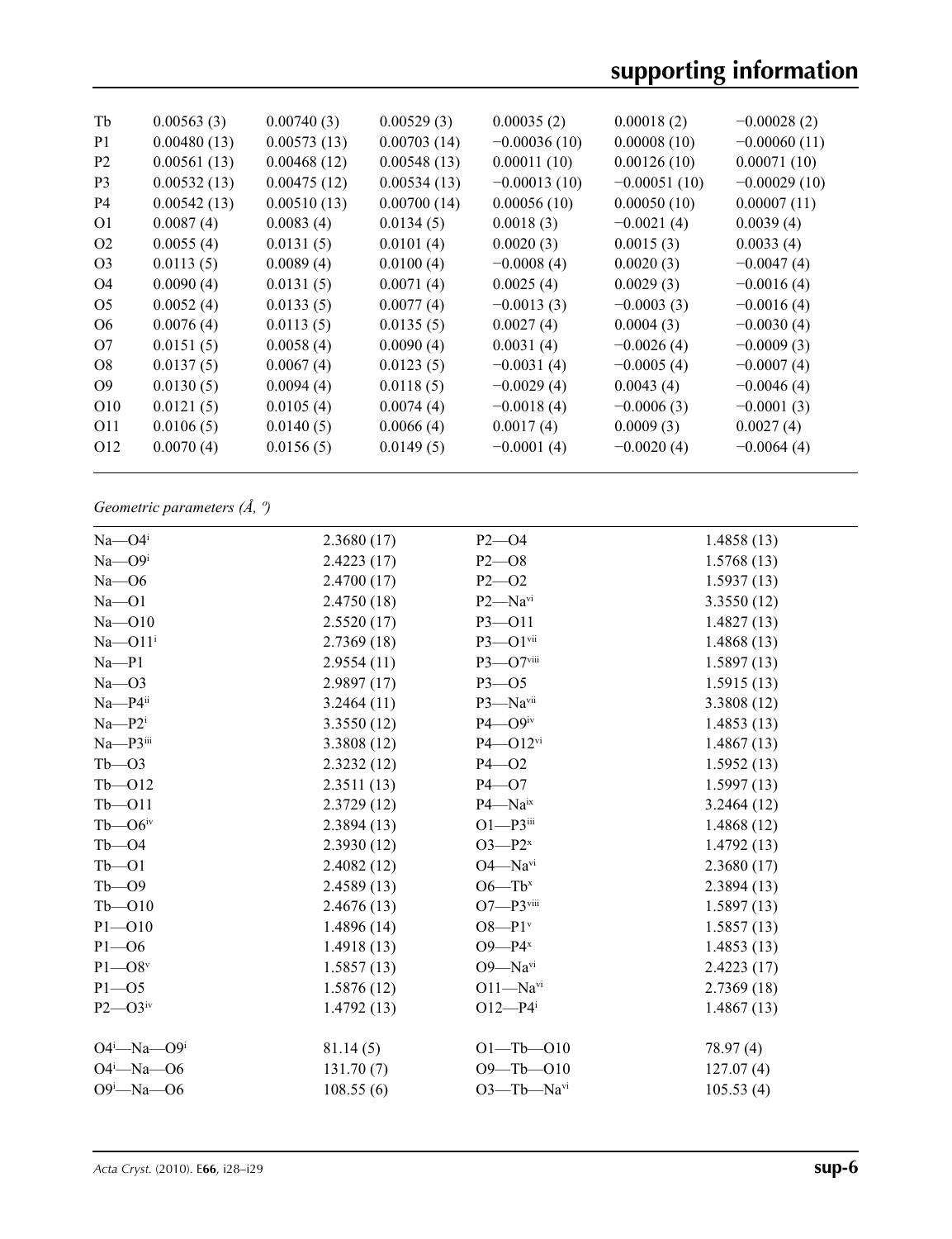| $O4^i$ —Na—O1                 | 94.62(6)  | $O12$ —Tb—Na <sup>vi</sup>     | 115.25(4)  |
|-------------------------------|-----------|--------------------------------|------------|
| $O9^i$ -Na- $O1$              | 109.61(6) | $O11 - Tb - Navi$              | 49.79 (4)  |
| $O6 - Na - O1$                | 123.18(6) | $O6^{iv}$ —Tb—Na <sup>vi</sup> | 85.72 (4)  |
| $O4^i$ -Na- $O10$             | 109.00(6) | $O4$ —Tb—Na <sup>vi</sup>      | 40.92(4)   |
| $O9^i$ -Na- $O10$             | 168.27(7) | $O1 - Tb - Navi$               | 155.88(4)  |
| $O6 - Na - O10$               | 60.44(5)  | $O9$ —Tb—Navi                  | 42.38(4)   |
| $O1 - Na - O10$               | 76.15(5)  | $O10$ —Tb—Na <sup>vi</sup>     | 122.57(4)  |
| $O4^i$ —Na— $O11^i$           | 62.55(5)  | $O3$ —Tb—Na                    | 52.13(4)   |
| $O9^i$ —Na—O11 <sup>i</sup>   | 65.37(5)  | $O12$ —Tb—Na                   | 86.28(4)   |
| $O6 - Na - O11$               | 78.51(5)  | $O11 - Tb - Na$                | 108.59(4)  |
| $O1 - Na - O11$ <sup>i</sup>  | 156.84(6) | $O6^{\text{iv}}$ —Tb—Na        | 113.76(4)  |
| $O10 - Na - O11$ <sup>i</sup> | 113.41(6) | O <sub>4</sub> -Tb-Na          | 156.20(4)  |
| $O4^i$ -Na-P1                 | 123.36(5) | $O1 - Tb - Na$                 | 39.78(4)   |
| $O9^i$ -Na-P1                 | 138.81(6) | O9-Tb-Na                       | 122.23(4)  |
| $O6 - Na - P1$                | 30.27(3)  | $O10$ —Tb—Na                   | 41.86(4)   |
| $O1 - Na - P1$                | 101.34(5) | $Navi$ -Tb--Na                 | 153.28(3)  |
| $O10 - Na - Pl$               | 30.27(3)  | $O3$ —Tb—Naiv                  | 127.53(4)  |
| $O11^i$ -Na-P1                | 95.15(4)  | $O12$ —Tb—Na <sup>iv</sup>     | 50.51(4)   |
| $O4^i$ —Na—O3                 | 151.45(6) | $O11 - Tb - Naiv$              | 144.46 (4) |
| $O9^i - Na - O3$              | 114.70(6) | $O6^{iv}$ —Tb—Na $^{iv}$       | 33.06(4)   |
| $O6 - Na - O3$                | 68.08(5)  | $O4$ —Tb—Na <sup>iv</sup>      | 76.60(3)   |
| $O1 - Na - O3$                | 58.34(5)  | $O1 - Tb - Naiv$               | 65.71(4)   |
| $O10 - Na - O3$               | 58.91 (4) | $O9$ —Tb—Na <sup>iv</sup>      | 107.72(4)  |
| $O11^i$ -Na- $O3$             | 144.81(5) | $O10$ —Tb—Naiv                 | 124.12(3)  |
| $P1 - Na - O3$                | 60.77(3)  | $Navi$ -Tb- $Naiv$             | 104.11(3)  |
| $O4^i$ —Na—P $4^{ii}$         | 106.40(5) | $Na$ — $Tb$ — $Naiv$           | 101.88(2)  |
| $O9^i$ —Na—P4 $i$             | 25.46(3)  | $O10-P1-O6$                    | 116.01(8)  |
| O6-Na-P4 $ii$                 | 89.03(4)  | $O10-P1-O8v$                   | 111.91(7)  |
| $O1 - Na - P4$ <sup>ii</sup>  | 109.94(5) | $O6 - P1 - O8$ <sup>v</sup>    | 108.64(8)  |
| $O10 - Na - P4$ <sup>ii</sup> | 143.44(5) | $O10-P1-O5$                    | 112.35(7)  |
| $O11 - Na - P4$ <sup>ii</sup> | 75.60 (4) | $O6 - P1 - O5$                 | 108.14(7)  |
| $P1 - Na - P4$ <sup>ii</sup>  | 117.77(4) | $O8^v$ -P1-05                  | 98.28 (7)  |
| $O3 - Na - P4$ <sup>ii</sup>  | 92.66(4)  | $O10-P1-Na$                    | 59.71 (6)  |
| $O4^i$ —Na—P2 <sup>i</sup>    | 22.72(3)  | $O6-P1-Na$                     | 56.56 (6)  |
| $O9^i$ -Na- $P2^i$            | 97.54(5)  | $O8^v - P1 - Na$               | 125.86(6)  |
| $O6 - Na - P2$ <sup>1</sup>   | 138.23(5) | $O5-P1-Na$                     | 135.51(6)  |
| $O1 - Na - P2$                | 74.33(4)  | $O3^{iv} - P2 - O4$            | 117.55(8)  |
| O10-Na-P2 $^{i}$              | 93.86(4)  | $O3^{iv} - P2 - O8$            | 106.17(8)  |
| $O11^i$ -Na-P2 <sup>i</sup>   | 83.77 (4) | $O4 - P2 - O8$                 | 112.19(8)  |
| $P1 - Na - P2$                | 116.91(4) | $O3^{iv} - P2 - O2$            | 110.49(7)  |
| $O3$ —Na—P2 <sup>i</sup>      | 128.89(4) | $O4 - P2 - O2$                 | 106.54(7)  |
| $P4^{ii}$ —Na—P2 <sup>i</sup> | 122.67(3) | $O8 - P2 - O2$                 | 102.98(7)  |
| O4 <sup>i</sup> -Na-P3iii     | 85.41 (4) | $O3^{iv} - P2 - Na^{vi}$       | 113.14(6)  |
| $O9^i$ -Na-P3iii              | 86.83(4)  | $O8 - P2 - Navi$               | 139.10(6)  |
| O6-Na-P3iii                   | 140.69(5) | $O2-P2-Na^{vi}$                | 73.82(5)   |
| $O1 - Na - P3$ iii            | 23.52(3)  | $O11 - P3 - O1$ <sup>vii</sup> | 119.43(8)  |
| $O10 - Na - P3$               | 99.60(5)  | $O11 - P3 - O7$ viii           | 110.89(7)  |
| $O11^i$ -Na-P3iii             | 139.46(4) | O1vii-P3-O7viii                | 107.72(7)  |
|                               |           |                                |            |